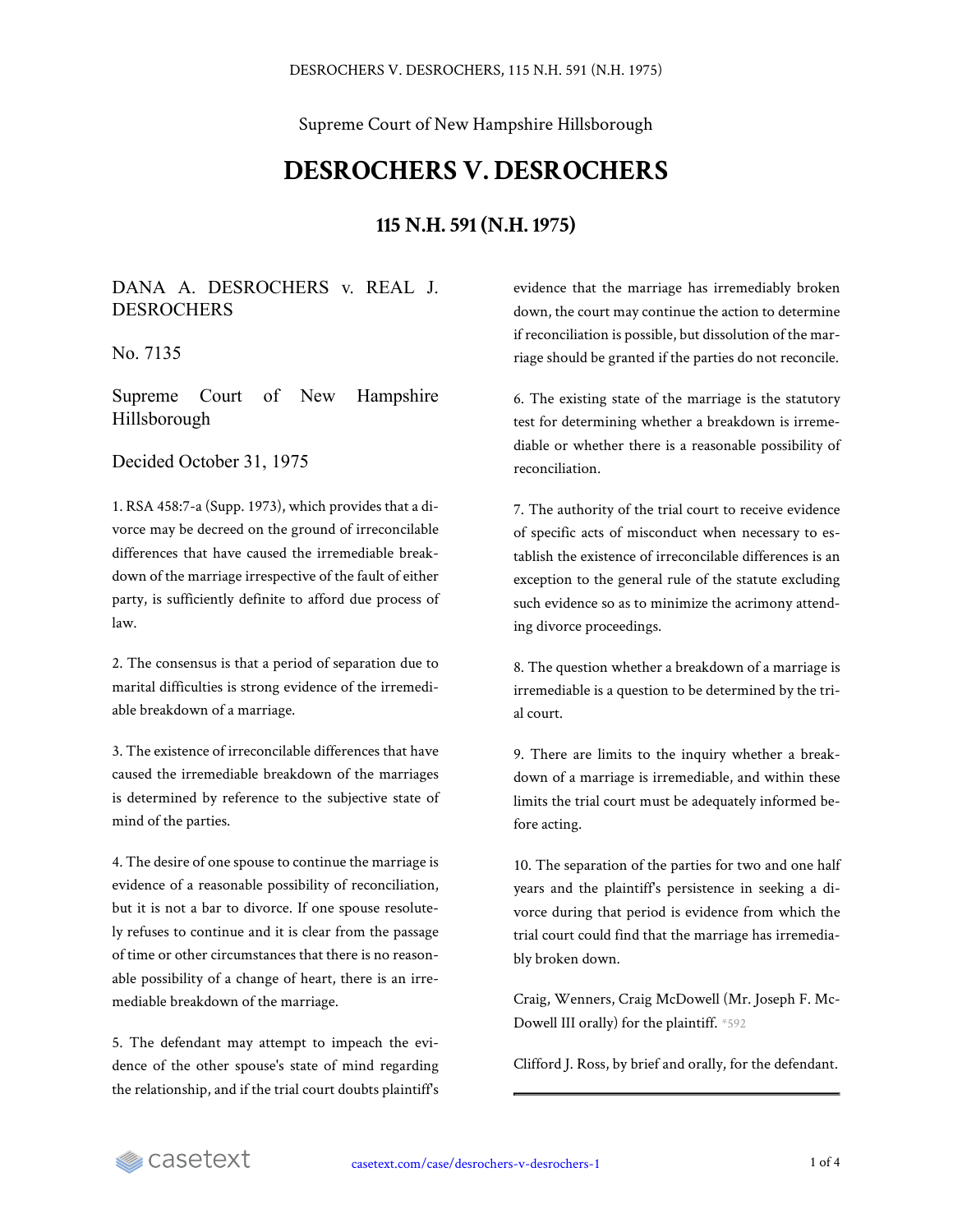#### KENISON, C.J.

The parties married in September 1970. Their only child, a daughter, was born in January 1973. The parties separated in May of that year and the wife brought this libel for divorce the following September. A month later the parties agreed to and the court approved arrangements for custody, visitation and support. The defendant did not support his wife and child from the time of separation until the temporary decree. He made the payments called for by the decree from its entry until June 1975. In July 1974, the Hillsborough County Superior Court, Loughlin, J., held a hearing and made certain findings of fact. The critical portion of these findings is: "[T]he action was originally brought because the defendant did not work steadily and stated that he, when he learned that the plaintiff was pregnant, wanted a boy instead of a girl; if the plaintiff bore a girl he would like to put the child up for adoption. After the birth of the child [a daughter] the defendant became very attached to the child, has visited the child weekly except on two occasions, and has been faithfully making support payments under the temporary order of \$25.00 a week. The defendant claims that he loves his wife, does not want a divorce. The wife claims that she no longer loves her husband, but since the filing of the divorce he has been an industrious worker and is very attached to the child." The superior court transferred without ruling the question "whether, on all the findings of fact, cause exists for granting a divorce under the provisions of RSA 458:7-a." This appeal was argued in September 1975. At the argument, counsel informed the court that the defendant had stopped making support payments and had gone to Nevada in June 1975. At that time he had written to his attorney expressing his desire to remain married.

RSA 458:7-a (Supp. 1973) provides: "A divorce from the bonds of matrimony shall be decreed, irrespective of the fault of either party, on the ground of irreconcilable differences which have caused the irremediable breakdown of the marriage. In any pleading or hearing of a libel for divorce under this section, allegations or evidence of specific acts of misconduct shall be improper and inadmissible, except where child custody is in issue and such evidence is relevant to establish that parental custody would be detrimental to the child or at a hearing where it is determined by the court to be necessary to establish the existence of irreconcilable differences. If, upon hearing of an action for divorce under this section, both parties are found to have committed an act or acts which justify a finding of \*593 irreconcilable differences, a divorce shall be decreed and the acts of one party shall not negate the acts of the other nor bar the divorce decree." This section must be applied in conjunction with RSA 458:7-b (Supp. 1973) which precludes divorce when "there is a likelihood for rehabilitation of the marriage relationship" or when "there is a reasonable possibility of reconciliation." Woodruff v. Woodruff, 114 [N.H.](https://casetext.com/case/woodruff-v-woodruff-13) 365. 367-68, [320 A.2d 661, 663](https://casetext.com/case/woodruff-v-woodruff-13#p663) (1974).

RSA 458:7-a (Supp. 1973) is the product of a national discussion regarding the proper grounds for divorce. It follows in important respects the California Family Law Act of 1969. That statute, and others following it, have been criticized for vagueness, but have been held to be sufficiently definite to afford due process of law. Ryan v. Ryan, 277 [So.2d](https://casetext.com/case/ryan-v-ryan-49) 266 (Fla. 1973); In re Marriage of Walton, 28 [Cal.App.3d](https://casetext.com/case/in-re-marriage-of-walton) 108, 104 [Cal.Rptr.](https://casetext.com/case/in-re-marriage-of-walton) 472 (1972). A consensus has emerged that a period of separation due to marital difficulties is strong evidence of the irremediable breakdown of a marriage. Cf. RSA 458:7 VI through XIII. These developments can be traced in the following commentaries: Bodenheimer, Reflections on the Future of Grounds for Divorce, 8 J. Fam. L. 179, 198-207 (1968); Foster and Freed, Divorce Reform: Brakes on Breakdown?, 13 J. Fam. L. 443, 448-53 (1973); Zuckman, The ABA Family Law Section v. The NCCUSL: Alienation, Separation and Forced Reconciliation over the Uniform Marriage and Divorce Act, 24 Cath. U.L. Rev. 61 (1974); and Annot., 55 A.L.R.3d 581 (1974). When asked to interpret a statute similar to RSA 458:7-a, the Florida Court of Appeal stated: "The Legislature has not seen fit to

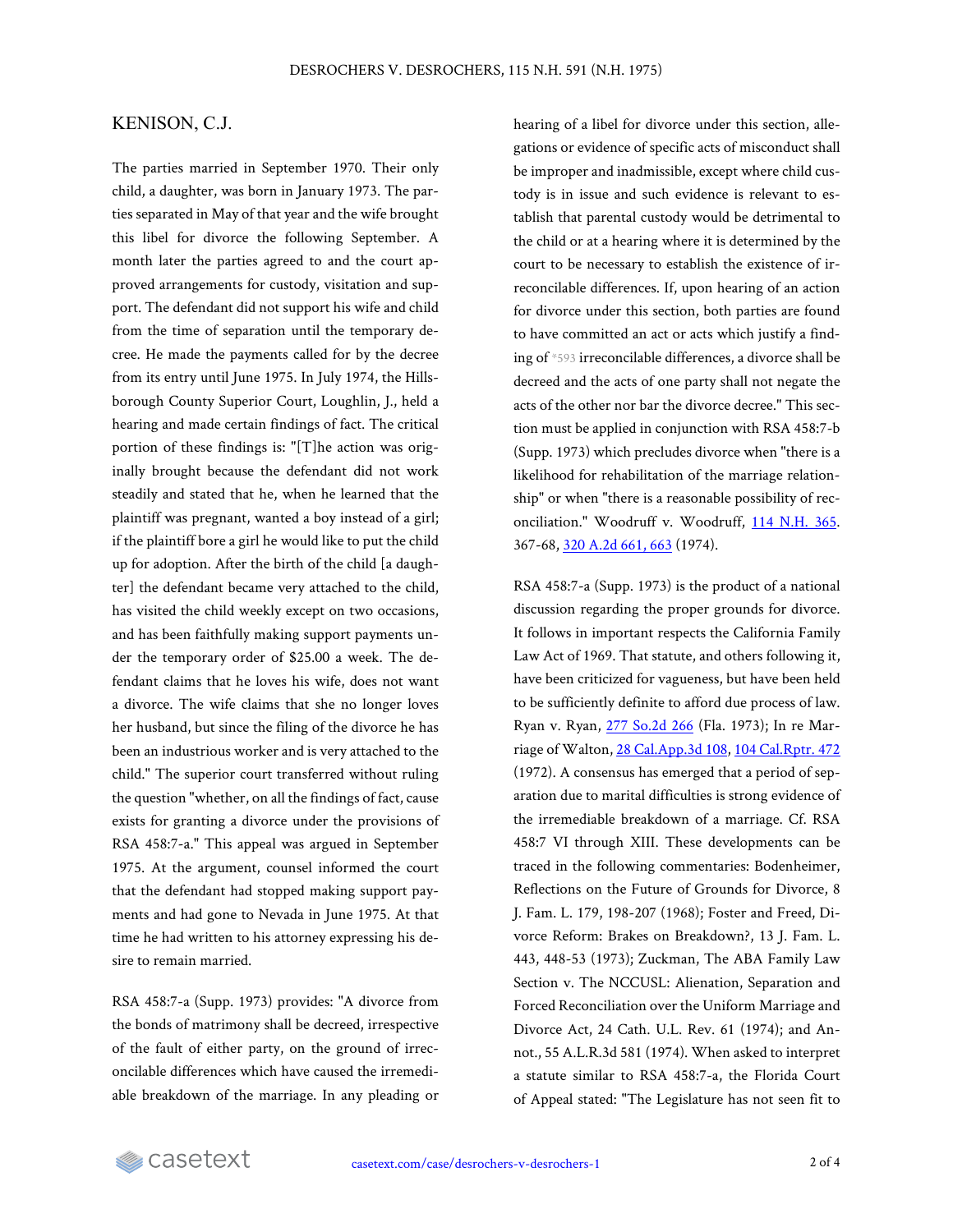promulgate guidelines as to what constitutes an `irretrievably broken' marriage. It is suggested that this lack of definitive direction was deliberate and is desirable in an area as volatile as a proceeding for termination of the marital status. Consideration should be given to each case individually and predetermined policy should not be circumscribed by the appellate courts of this State.

"Thus, we are hesitant to set forth specific circumstances which trial courts could utilize as permissible indices of an irretrievable breakdown of the marital status. Were we to attempt to do so, we feel that the basic purpose of the new dissolution of marriage law would be frustrated. Such proceedings would either again become primarily adversary in nature or persons would again fit themselves into tailor-made categories or circumstances to fit judicially defined breakdown situations. It is our opinion that these two problems are the very ones which the Legislature intended to eliminate." Riley v. Riley, 271 [So.2d](https://casetext.com/case/riley-v-riley-16#p183) 181, 183 (Fla.App. 1972). \*594

The existence of irreconcilable differences which have caused the irremediable breakdown of the marriage is determined by reference to the subjective state of mind of the parties. Woodruff v. Woodruff, 114 [N.H.](https://casetext.com/case/woodruff-v-woodruff-13#p367) [365,](https://casetext.com/case/woodruff-v-woodruff-13#p367) 367, 320 [A.2d](https://casetext.com/case/woodruff-v-woodruff-13#p663) 661, 663 (1974). While the desire of one spouse to continue the marriage is evidence of "a reasonable possibility of reconciliation," it is not a bar to divorce. If one spouse resolutely refuses to continue and it is clear from the passage of time or other circumstances that there is no reasonable possibility of a change of heart, there is an irremediable breakdown of the marriage. H. Clark, Jr., Domestic Relations 12.5, at 351 (1968); Comment, Irreconcilable Differences: California Courts Respond to No-fault Dissolutions, 7 Loyola of L.A.L. Rev. 453, 459-60, 466, 485 et seq. (1974). The defendant may attempt to impeach the plaintiff's evidence of his or her state of mind regarding the relationship. If the trial court doubts plaintiff's evidence that the marriage has irremediably broken down, the court may continue the action to determine

if reconciliation is possible. However, if the parties do not reconcile, dissolution should be granted.

Knowledge of the sources of marital discord is helpful in determining whether a breakdown is irremediable or whether there is a reasonable possibility of reconciliation. Yet the statutory test is the existing state of the marriage. The statute authorizes the trial court to receive evidence of specific acts of misconduct where it is determined by the court to be necessary to establish the existence of irreconcilable differences. This authority is an exception to the general rule of the statute excluding such evidence, and the intent of the statute to minimize the acrimony attending divorce proceedings.

The question whether a breakdown of a marriage is irremediable is a question to be determined by the trial court. Woodruff v. Woodruff, 114 [N.H.](https://casetext.com/case/woodruff-v-woodruff-13#p367) 365, 367, 320 [A.2d](https://casetext.com/case/woodruff-v-woodruff-13#p663) 661, 663 (1974). RSA 458:7-a contemplates the introduction of factual testimony sufficient to permit a finding of irreconcilable differences which have caused the irremediable breakdown of the marriage. Rodrique v. Rodrique, 113 [N.H.](https://casetext.com/case/rodrique-v-rodrique-1#p52) 49, 52, 300 [A.2d](https://casetext.com/case/rodrique-v-rodrique-1#p314) 312, [314](https://casetext.com/case/rodrique-v-rodrique-1#p314) (1973). Nevertheless there are limits to the inquiry. "In the first place, there is the natural tendency to withhold information of a personal nature from anyone but a trusted and discreet adviser; secondly, any probing into personal matters against the wishes of the party examined would be objectionable . . .; and thirdly, the parties have come to court for a purpose. Their answers, which may be perfectly honest ones, will inevitably be slanted in the direction of their ultimate goal, which is divorce." Bodenheimer, supra at 200. Within these limits the trial \*595 court must be adequately informed before acting in matters of such importance. But the statute does not contemplate a complete biopsy of the marriage relationship from the beginning to the end in every case. This is a difficult task, but judges face similar problems in other cases. See Ballou v. Ballou, [95 N.H. 105,](https://casetext.com/case/ballou-v-ballou-1) [58 A.2d 311](https://casetext.com/case/ballou-v-ballou-1) (1948).